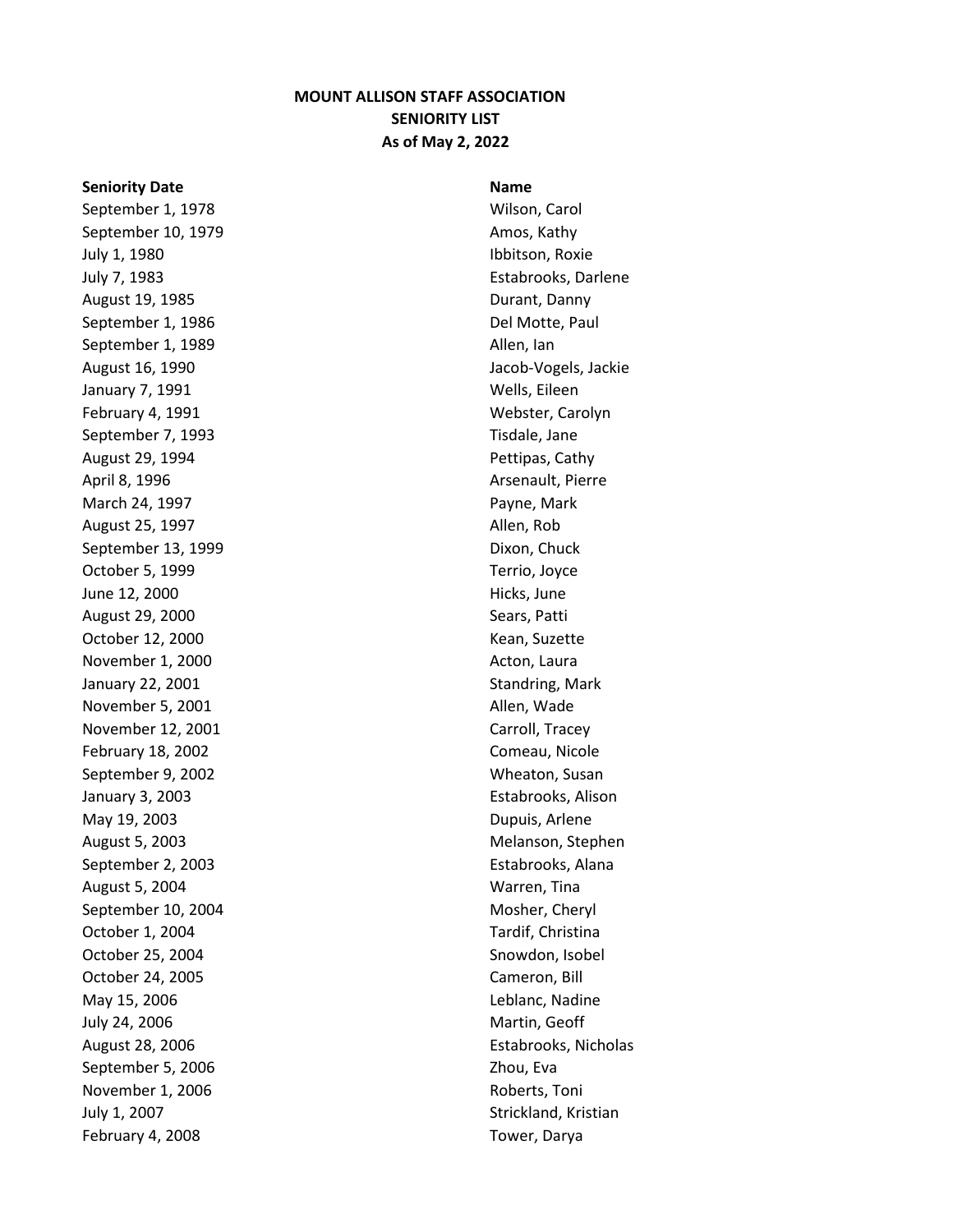May 26, 2008 **Hart, Lesley** November 10, 2008 Movember 10, 2008 May 1, 2009 Ehrman, Jim July 20, 2009 Leblanc, Monique August 18, 2009 **Reid, Cheryl** Reid, Cheryl October 19, 2009 **Carter, Tabatha** March 8, 2010 **Sears**, Candace August 16, 2010 **Michaelis**, Curtis August 30, 2010 **Griffin**, Paul November 1, 2010 Mitton, Kim June 1, 2011 Cormier, Philip August 15, 2011 **Penney, Example 2018** August 22, 2011 **Jones**, Brittany October 22, 2011 **Simpson, Elaine** January 3, 2012 **Maston**, Christa January 25, 2012 Johnson, Denise March 5, 2012 **Phinney, Mary** September 17, 2012 September 17, 2012 August 19, 2013 Craig, Margaret Ann August 26, 2013 Cormier, Sarah September 23, 2013 LeBlanc, Lorena October 1, 2013 **Johnson, Kyle** November 1, 2013 Terrio, Roseanna August 24, 2015 **Pauley, Natalie** February 15, 2016 **Reid, Laura** Reid, Laura April 18, 2016 **Dow, Mareika** May 11, 2016 **Clement**, Yves August 15, 2016 Tracey, Gregory August 29, 2016 **Hunter**, David August 29, 2016 **Sorba**, Robert November 22, 2016 **Thibodeau, Angela** January 23, 2017 Wilson, Trisha July 4, 2017 Donovan, Eric September 11, 2017 **Perkin**, Dodie September 28, 2017 **Hart**, Jessalyn October 1, 2017 **Cole**, Susan November 2, 2017 **O'Neal, Lucrece** January 1, 2018 Maye, Susan January 1, 2018 **Kalichuk**, Matt January 1, 2018 **Lombard, Melissa** January 3, 2018 **Hawkes**, Tasha January 3, 2018 **Heys**, Jane January 15, 2018 **Clare**, Marjorie

March 4, 2010 Esparza-Lee, Margaret Ann July 23, 2012 Fischer-Farhloul, Gabriela October 1, 2012 **Thompson, Matthew** January 1, 2018 **Dillman Ripley, Laura**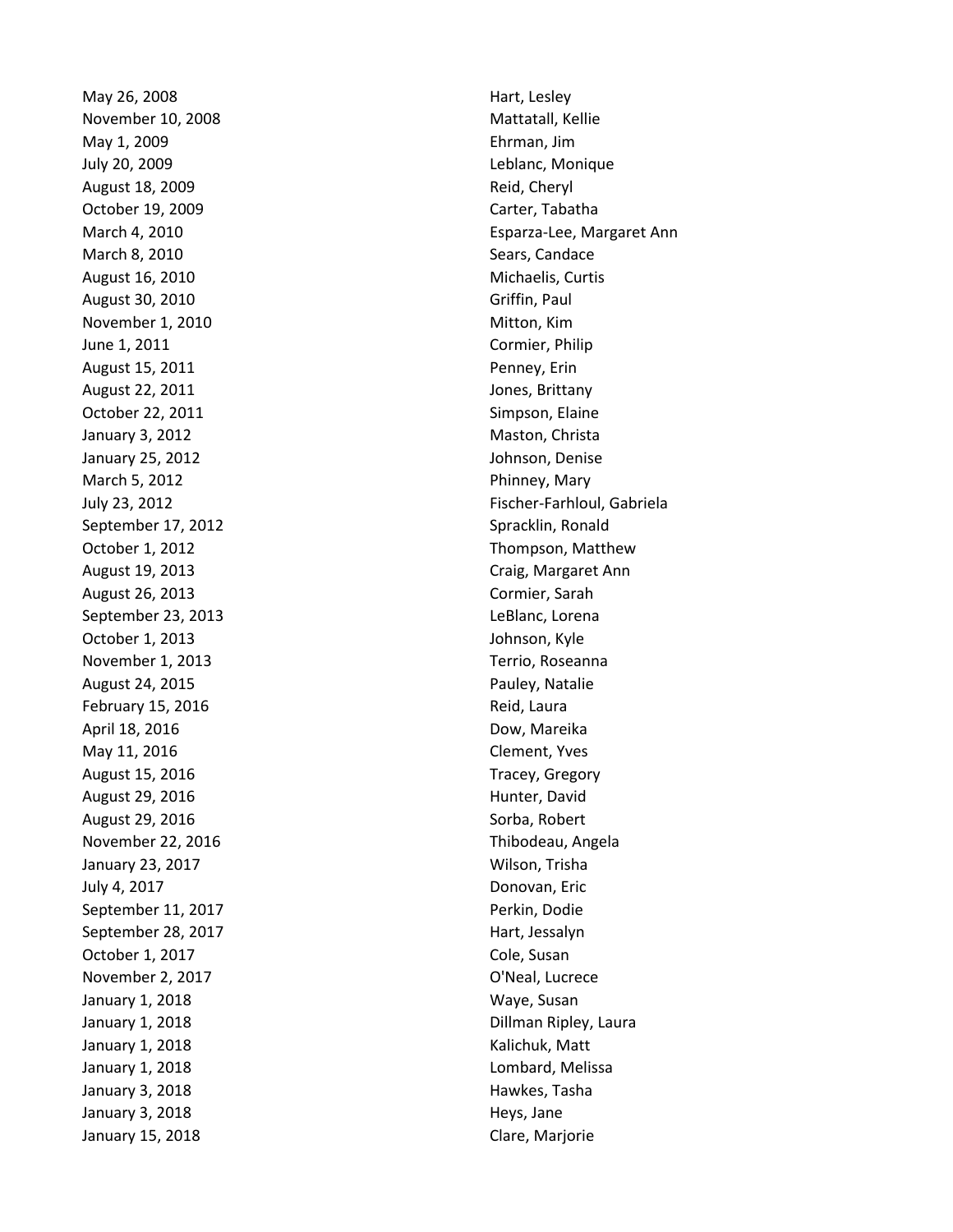August 7, 2018 Musgrave, Patty August 13, 2018 **Phillips**, Ben August 20, 2018 MacDonald, Beth September 17, 2018 **Duke**, Susan September 17, 2018 Theriault, Jane October 1, 2018 **Howland, Rodney** November 19, 2018 **Richard**, Stephanie November 19, 2018 **Davidson**, Jordon December 3, 2018 Donaher, Natalie February 18, 2019 **Harrison**, Jennifer February 19, 2019 **Kelly, Charline** March 4, 2019 **Frazee**, Joey **Frazee**, Joey May 6, 2019 Castillo, Martin July 15, 2019 **Allan, Cindy** August 12, 2019 Chisholm, Sarah August 15, 2019 **Englehart**, Brad August 19, 2019 **Suter, Ryan** November 4, 2019 **Leger, Sarah** December 1, 2019 **Brewer, Maggie** December 3, 2019 Landry, Jonah February 10, 2020 Smart, Sally September 16, 2020 **DeBruijn**, Andrea October 26, 2020 **Elliott**, Paul December 7, 2020 **Ruddick Kaelan** December 7, 2020 Barney, Liza April 5, 2021 Tariao, Jo-an June 14, 2021 **Leblanc**, Shelley July 26, 2021 Minocha, Sonia August 3, 2021 **Reeves**, Vicki August 3, 2021 **August 3, 2021 Tome, Alexandra** August 9, 2021 Moodley, Arianna August 9, 2021 **Gerrits**, Mika August 11, 2021 **Sparrow, Susan** August 16, 2021 **Browne**, Jessica August 16, 2021 **Tifenbach**, Ryan August 16, 2021 **Kim**, Julia August 23, 2021 **French**, Ilisha August 23, 2021 **Kelly**, Claire August 23, 2021 MacKay, Kerena August 23, 2021 **Humphries**, Sarah September 1, 2021 Milmot, Shannon September 9, 2021 Schmidt, Luke September 13, 2021 Goguen, Nicole September 16, 2021 Mitczak, Wendy

November 13, 2018 Estabrooks, Jennifer August 21, 2019 **Hawthorne**, Keagan October 14, 2020 Cameron, Margaret